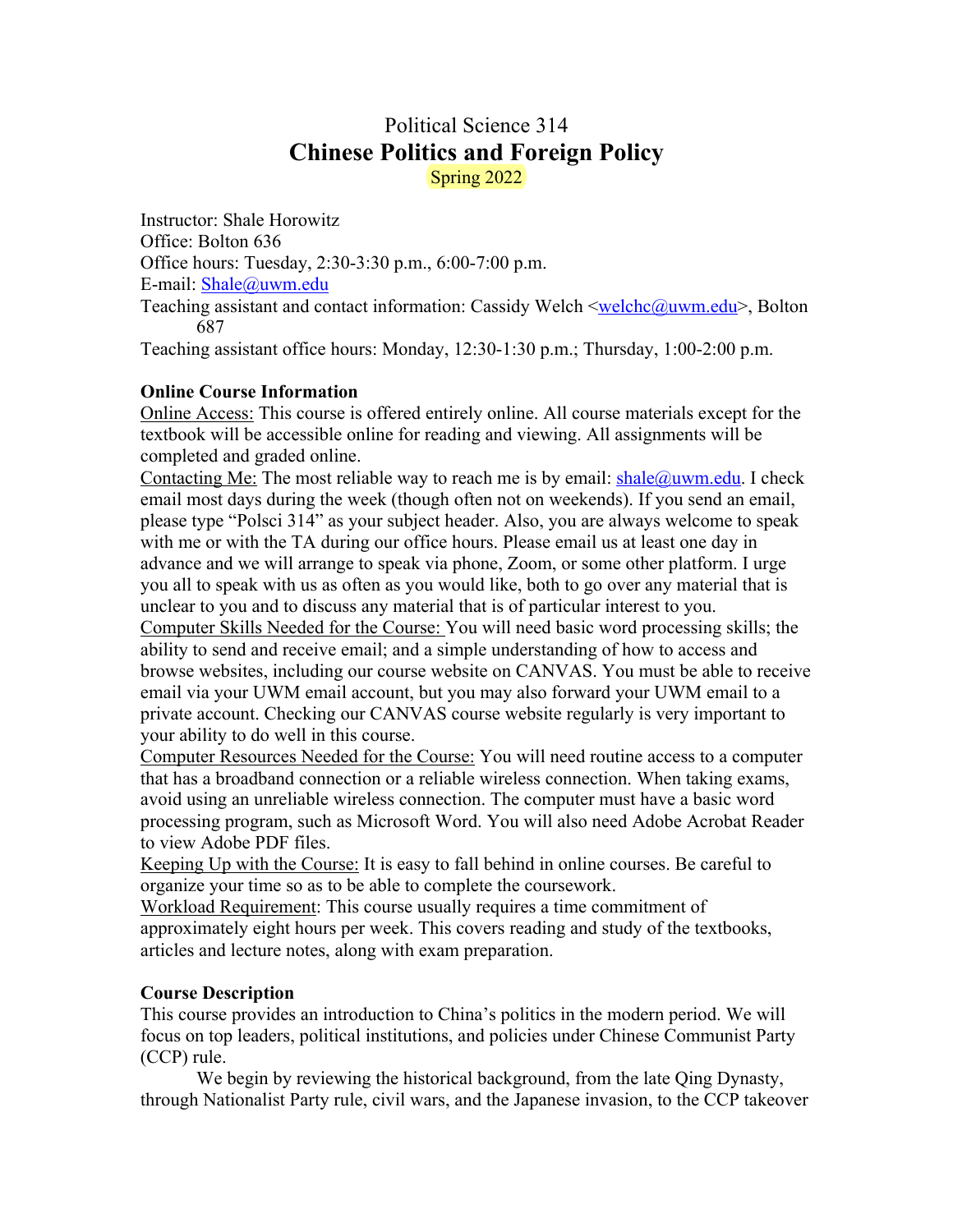in 1949. In the area of foreign relations, this period is often called China's "century of humiliation."

We then analyze the main stages in the history of CCP rule: the Mao Zedong period, 1949-1976; the Deng Xiaoping period, 1977-1994; and the rule of the so-called third-, fourth-, and fifth-generation leaders, Jiang Zemin, 1995-2002, Hu Jintao, 2002- 2012, and Xi Jinping, 2012-present. How did political institutions and government policies evolve through these successive periods? We will concentrate on three main policy areas: economic development policies; society, culture, and civil liberties; and ethnic minority relations and foreign policies. This will include detailed coverage of watershed events, such as the CCP takeover of China's state and society in the years after 1949; the Korean War of 1950-1953; the "Great Leap Forward" Famine of 1958-1962; the "Cultural Revolution" of 1966-1976; Deng Xiaoping's market reforms, starting in 1979; and the Tiananmen Square Uprising of 1989.

There are a number of important factors that explain policy developments over time: the ideologies and preferences of China's top leaders; CCP and state political institutions; the size and structural characteristics of China's society and economy; the interests of important factions or interest groups, such as national or regional CCP leadership networks, the People's Liberation Army (PLA), large state enterprises, and more recently, public opinion as well as private or "quasi-private" businesses; and the international environment, including relations with great powers such as the United States and the Soviet Union, regional developments in East Asia, and trends in the international economy. Our goal is to assess the interaction and the relative importance of these factors in determining policy developments over time.

We will also discuss important current issues, such as China's present and future economic performance; the prospects for democratization and improved human rights; conditions in restive regions such as Tibet, Xinjiang, and Hong Kong; and China's rise to superpower status, along with its changing relations with the United States, Japan, India, Taiwan, and other countries.

#### **Grades**

There will be five short exams consisting of multiple-choice questions, one short (five- to seven-page) research paper, and one essay question-based final exam. The short exam with the lowest grade will be dropped. Each of the four remaining short exams will count for 15% of the course grade; and the short research paper and final exam will each count for 20% of the course grade.

Short exams: The five short exams will consist of multiple-choice questions, covering course material from the previous two to four weeks. Each short exam will be 30 minutes long. Short exams must be taken online, beginning any time after 7:00 a.m. in the morning and finishing by 11:59 p.m. at night. (To finish by 11:59 p.m. at night, exams must be started by 11:28 p.m.) The short exam schedule is as follows:

- Friday, February 11, 7:00 a.m.-11:59 p.m., covering material from Weeks 1-3
- Friday, March 11, 7:00 a.m.-11:59 p.m., covering material from Weeks 4-7
- Wednesday, March 30, 7:00 a.m.-11:59 p.m., covering material from March 14- 30 (Weeks 8-9)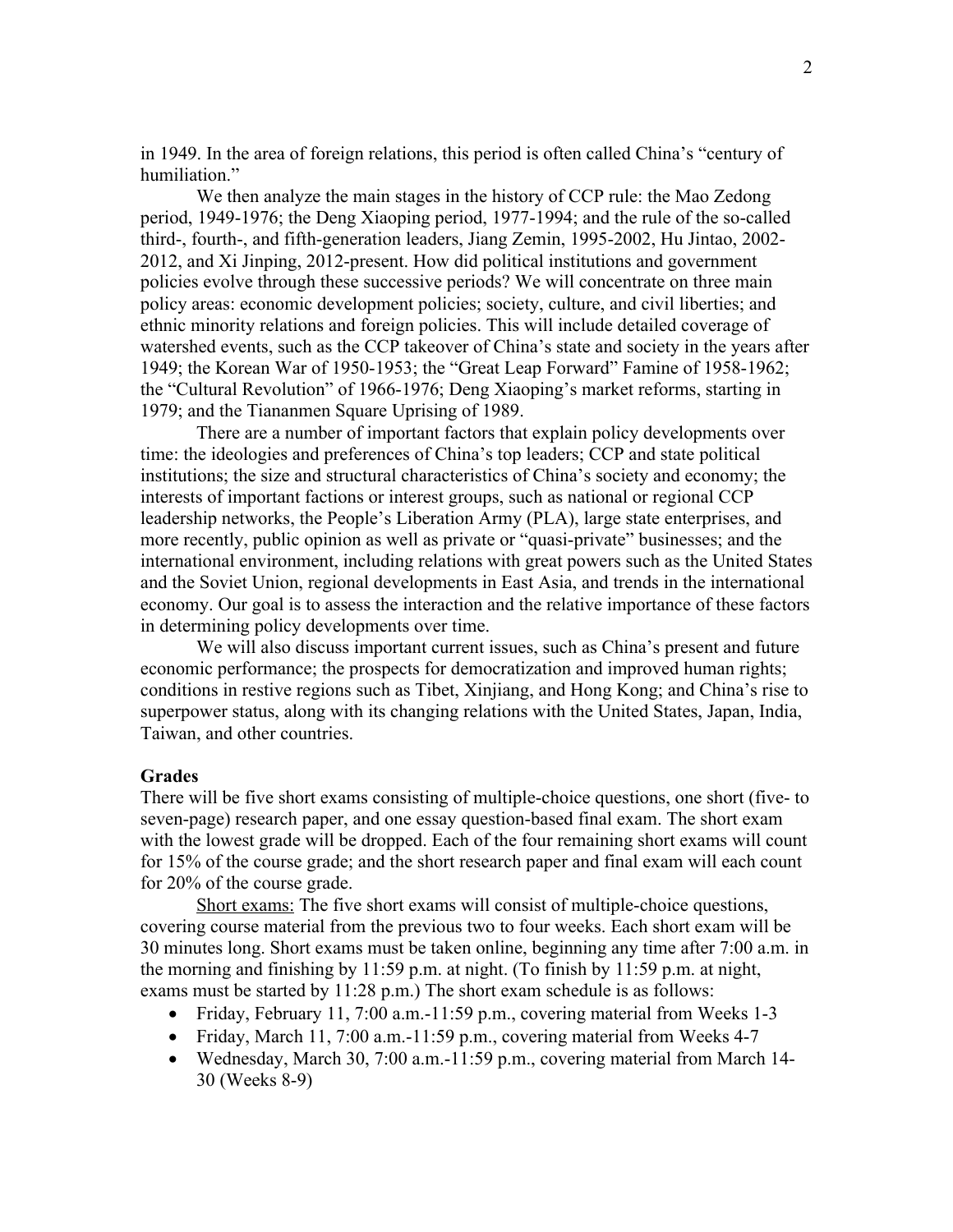• Friday, April 15, 7:00 a.m.-11:59 p.m., covering material from April 1-16 (Weeks 9-11)

• Thursday, May 12, 7:00 a.m.-11:59 p.m., covering material from Weeks 12-15 No make-up exams will be given. If there is a medical emergency, documented by a written excuse from a health care provider, an exam may be dropped. In this case, the grade will be calculated based on the other four exams taken.

You will take the exams online in a timed format. You will have a set amount of time—30 minutes—to take an exam. You must complete the exam in that amount of time. Once you start an exam, you must finish it—there is no starting an exam, exiting, and coming back to it at another time. Each exam may only be taken one time. Again, all five short exams will consist of multiple-choice questions.

After the allotted time to complete the exam (30 minutes) has passed, the exam will be submitted automatically as is. If you finish in less than the allotted time, you may submit the exam yourself. Be sure to click on the relevant CANVAS icons to save your work and then to submit your exam. (For more details, see the Welcome Letter.)

CANVAS shows the short exam grades as a score out of 30 or sometimes as a percentage score out of 100. However, these *percentage scores do not equate directly to grades*. Exam grades will be based on a curve, which takes account of how well the class does on any given exam. When each exam score is published, I will also send out an email with the grading curve.

Research paper: The research paper will analyze alternative explanations or causes for a watershed event during the Mao Zedong period (1949-1976). Students may choose to write on one of the following three events: China's decision to intervene in the Korean War; the origin or onset of the Great Leap Forward; or the origin or onset of the Cultural Revolution. In each case, *why did Mao Zedong make the decision* to *initiate* the event—to enter the Korean War or to launch the Great Leap Forward or the Cultural Revolution?

Students will analyze and evaluate the following four types of explanations or causes: 1) the leader's political ideology (beliefs about the most important goals for China, and about the best or most appropriate means of achieving those goals); 2) the leader's desire to maintain or increase personal political power or glory; 3) internal influences, pressures, or threats, whether emanating from within the CCP regime, from organized interest groups, or from public opinion; and 4) foreign influences, pressures, or threats. For each potential cause, how would it be expected to influence Mao Zedong's decision? Reason logically. Don't bend the theories to fit the facts. In formulating your theory of how each cause would be expected to influence Mao's decision, reason in a purely hypothetical manner. If a given cause seems likely to explain Mao's decision, explain why and how. If a given cause seems unlikely to explain Mao's decision, explain why and how.

Apart from the introduction and conclusion, papers should have the following two main sections: a theory section, which explains the logic of each of the four causes, and discusses how each is expected to influence the watershed event; and an evidence section, in which each explanation or cause is evaluated by looking for historical evidence of whether it influenced the watershed event in the way predicted by the theory associated with each cause. The introduction should state which events you are explaining, briefly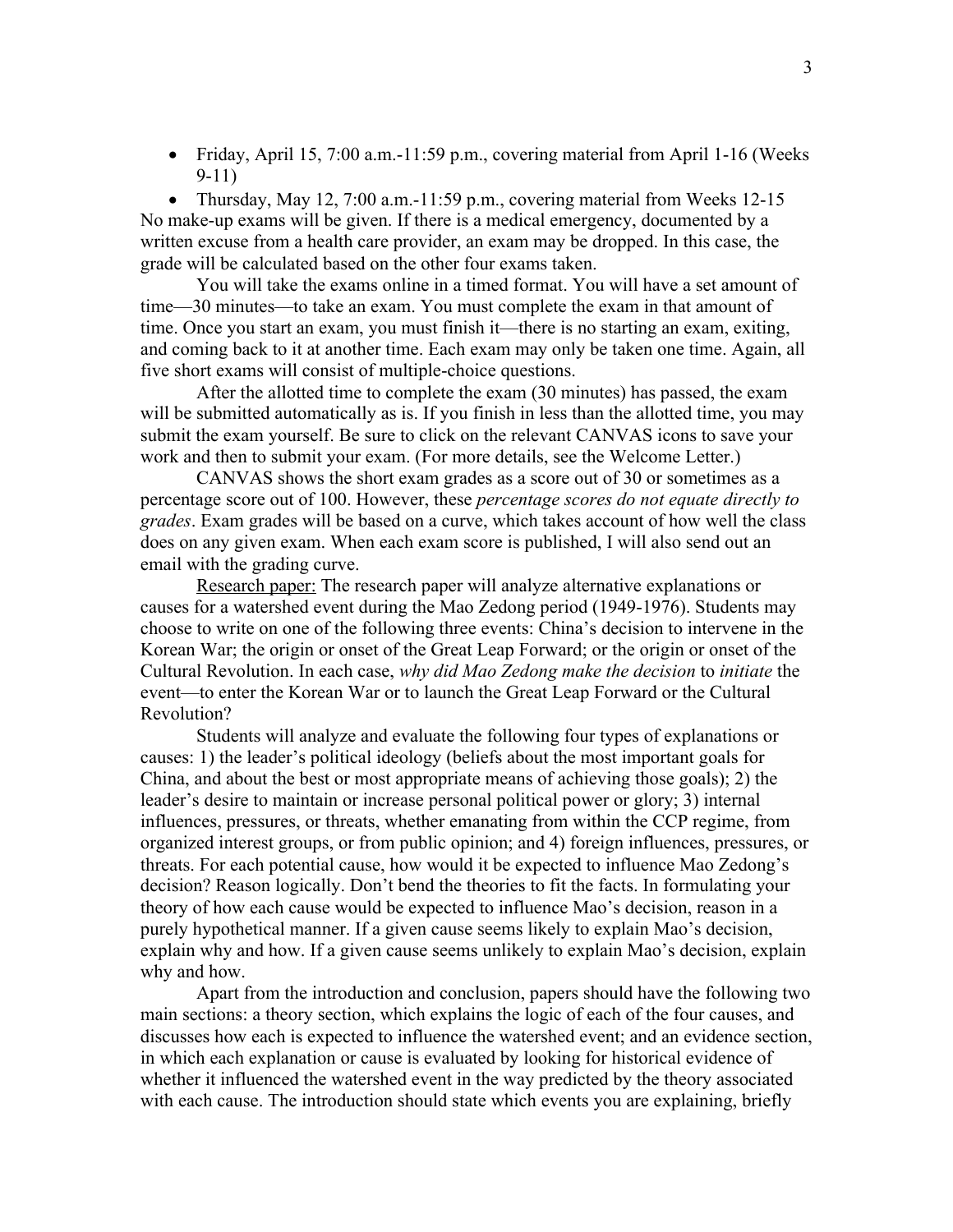introduce the four potential causes, and give a roadmap of how the rest of the paper is organized. The conclusion should briefly summarize the findings about the impact of each of the four causes; assess the relative importance of the four causes and how well they fit together to explain Mao's decision; and, given any limitations or weaknesses of your research, suggest how your research might be improved. (In actually writing the paper, it is usually easiest to write the introduction last. The introduction is the framing or marketing of the paper, so it is difficult to know what to emphasize before the rest of the paper is finished.)

Reminder: You are explaining the *origins or onset* of one of the three watershed events. Don't get bogged down in the details of what happened after the events began. These are reasonably well covered in the assigned readings and lecture notes. What happened as the events unfolded is only relevant insofar as it provides evidence about their origins.

For evidence, students may consult and cite the assigned course readings and lecture notes, as well as other sources. Academic journal articles can be found using the following search engines available on the UWM libraries website: Historical Abstracts; History Reference Center; or, usually most usefully, Worldwide Political Science Abstracts. (Look under "Databases A-Z" at http://guides.library.uwm.edu/az.php.) Search by specifying both the watershed event and names or phrases related to explanations or causes. Many books on the three events are also available in Golda Meir Library. You can search for both biographies of Mao Zedong and general histories of modern China (preferably those published within the last 25 years), and then read the section on the chosen watershed event. Limit searches to UWM holdings ("Books & Media (UWM)").

Papers should be *five to seven pages* long, double-spaced, including citations of sources. In total, students should cite at least five sources that are either published books or academic journal articles. (Any standard format of citation is acceptable.) Students must also summarize their research questions, theories, and evidence or findings using *PowerPoint* (*five to eight slides* total—two slides to cover the four causes and their associated theories, and the remainder on evidence, findings, and conclusions). A good approach is to write up the PowerPoint slides at the beginning, and then use them as an outline for the paper. After the paper is finished, the slides can be modified as necessary to fit more closely with the final form of the paper. Both the research paper and the summary PowerPoint slides must be uploaded (in two separate files) to the CANVAS Assignments Dropbox by March 18 at 5:00 p.m. (Only PowerPoint and PDF files may be uploaded to CANVAS. Assignments written using other software should be converted to PowerPoint or PDF files before they are uploaded to CANVAS.)

Final exam: The final exam will be two hours long and must be taken online on May 20—starting anytime after 7:00 a.m. and completed by 11:59 p.m. It will consist of two essay questions. Each question will be worth one-half of the final exam grade, so you should plan on finishing each question in 60 minutes or less. A set of possible topics will be posted on CANVAS to help you prepare.

If you will need accommodations in order to meet any of the requirements of this course, please contact me as soon as possible. Students are responsible for completing and representing their work honestly, for citing sources appropriately, and for respecting others' academic endeavors.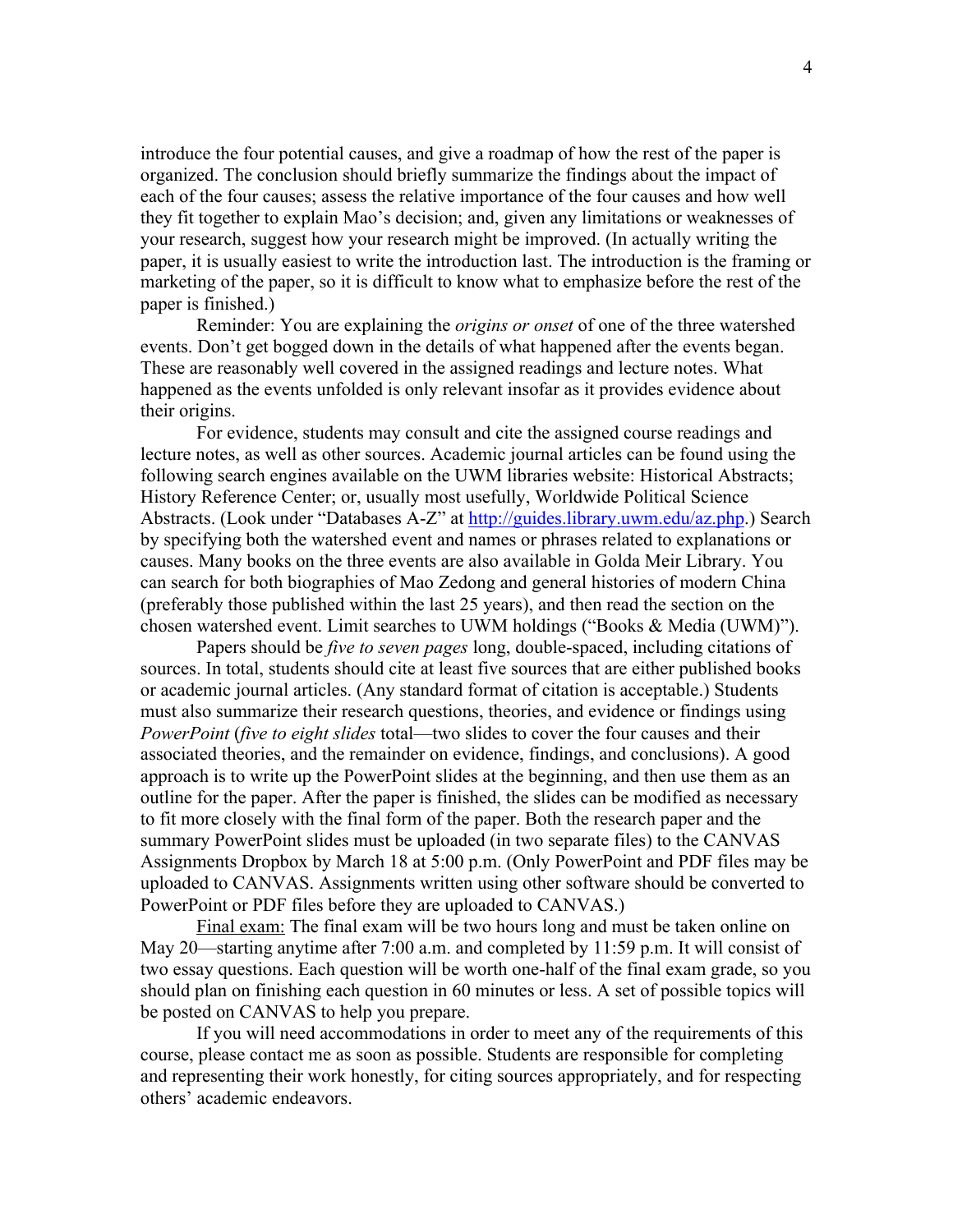#### **Readings**

The following textbook is available from online booksellers and from UWM's online bookstore <http://uwm.ecampus.com/>:

Joseph, William A., ed. (2019) *Politics in China: An Introduction*. Third Edition. Oxford: Oxford University Press. Paperback ISBN13: 9780190870713. Paperback price: \$51.00.

Other, shorter readings listed below are available on the course CANVAS site. References are listed in full at the end of the syllabus.

#### **Course Schedule**

The following schedule is subject to modification. Try to finish each day's reading *before* class.

Weeks 1-3 (January 24-February 11): Introduction. Basic Facts about Chinese History and Modern China. The Imperial System and the Late Qing Dynasty. The Republic: The Nationalist Party and Its Challengers. Reading: Lecture Notes 1; PowerPoint Slides 1; Lecture Notes 2; PowerPoint Slides 2; Lecture Notes 3; PowerPoint Slides 3; Joseph, Chapters 1-2; Fukuyama. Suggested reading: CIA World Factbook on China <https://www.cia.gov/theworld-factbook/countries/china/>. Recommended fiction: Buck; Lu. Recommended movie: "The Last Emperor."

### **Short Exam #1 online: Friday, February 11, 7:00 a.m.-11:59 p.m., covering material from Weeks 1-3.**

Weeks 4-7 (February 14-March 11): Mao Zedong in Power. The Maoist Political System and Mao's Ideology. The Korean War. The Great Leap Forward. The Cultural Revolution.

Reading: Lecture Notes 4; PowerPoint Slides 4; Lecture Notes 5; PowerPoint Slides 5; Lecture Notes 6; PowerPoint Slides 6; Joseph, Chapter 3, and pp.157- 182, 201-214, 237-240, 274-277, 280-281, 555-558; Chang and Halliday, Chapters 34-35, 39-41, 44, 47-48, 50; Yang 2012, pp. 23-68.

Suggested reading: Browse further in Chang and Halliday; Dikötter, Chapter 28; Chang.

Recommended fiction: Link.

Recommended movie: "To Live."

#### **Short Exam #2 online: Friday, March 11, 7:00 a.m.-11:59 p.m., covering material from Weeks 4-7.**

Weeks 8-9 (March 14-18, March 28-30): Deng Xiaoping's Reforms. Tiananmen Square Uprising and Chinese Nationalism. China under Jiang Zemin and Hu Jintao. Xi Jinping's "New Era."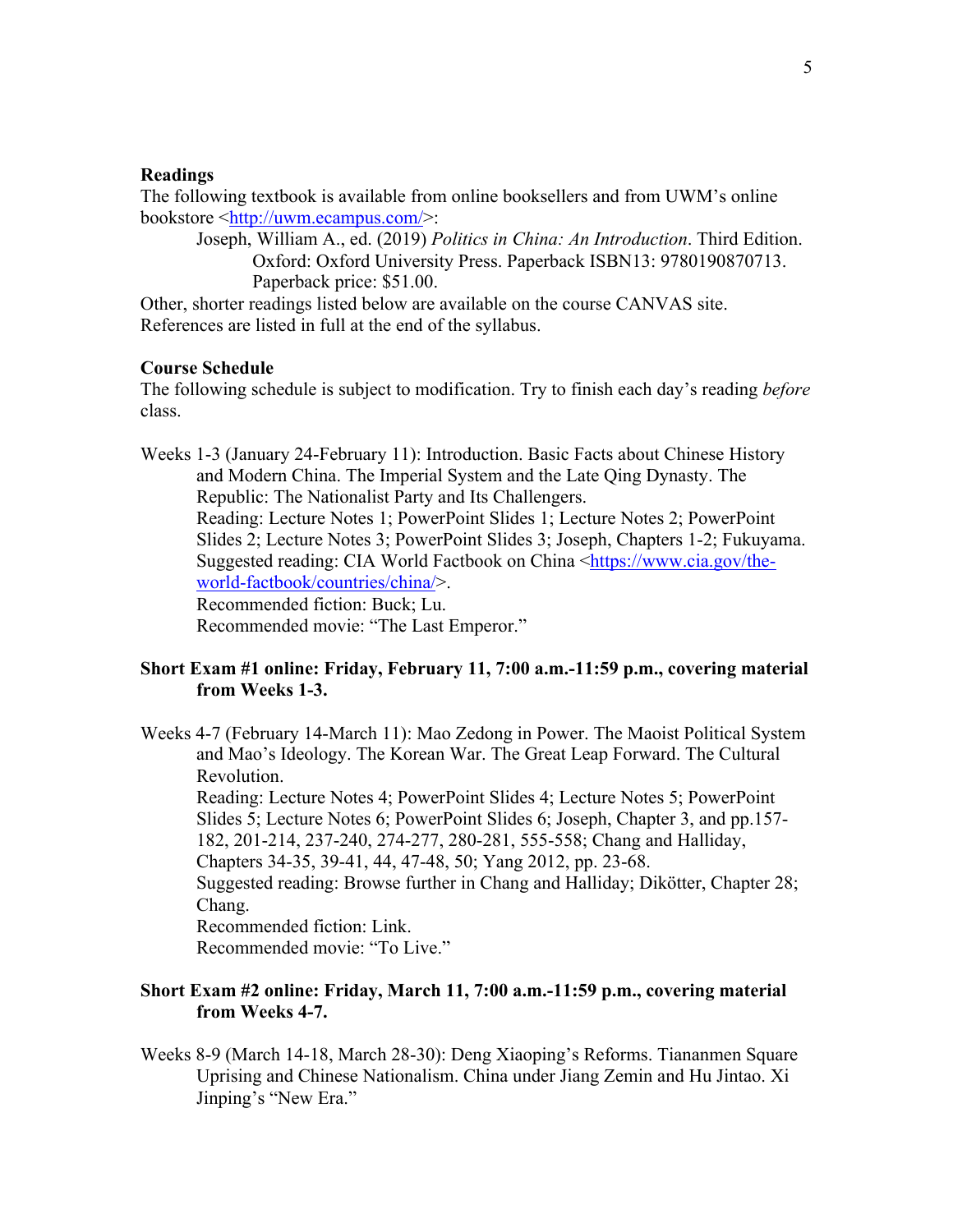Reading: Lecture Notes 7; PowerPoint Slides 7; Joseph, Chapter 4, and pp. 182- 197, 214-234, 558-560; Zhao 1998; Li; Shambaugh, pp. 280-7, 293-305, 313-317. Recommended reading: Beja; Bo; Zheng and Chen; Dotson; Communist Party of China.

Recommended fiction: Qiu 2000; Qiu 2010.

### **Short Research Paper and summary PowerPoint slides due: March 18, 5:00 p.m., in CANVAS Assignments Dropbox.**

Spring Break: March 21-25.

#### **Short Exam #3 online: Wednesday, March 30, 7:00 a.m.-11:59 p.m., covering material from March 14-30.**

Weeks 9-10 (March 31-April 8). Deng's Economic Reforms. Economic Development and Economic Policies. Reading: Lecture Notes 8; PowerPoint Slides 8; Joseph, Chapter 8, and pp. 240- 248; Yang 1997, Chapters 17-18; Shambaugh, pp. 287-293. Recommended reading: Naughton.

Week 11 (April 11-15). Current Challenges: Corruption and Human Rights. Rural and Urban China. Culture. Environmental Issues. Public Health. Population Control. Internet Control and Propaganda. Reading: Lecture Notes 9; PowerPoint Slides 9; Joseph, pp. 248-266, and Chapters 9-15. Recommended reading: Shum; Muller and Quay.

#### **Short Exam #4 online: Friday, April 15, 7:00 a.m.-11:59 p.m., covering material from April 1-16.**

Weeks 12-15 (April 18-May 12). Tibet and Xinjiang. Hong Kong and Taiwan. China's Foreign Policy and International Relations. Reading: Lecture Notes 10; PowerPoint Slides 10; Lecture Notes 11; PowerPoint Slides 11-12; Joseph, Chapters 16-19; Horowitz and Yu; Horowitz and Tan; Garnaut; USCESRC [U.S.-China Economic and Security Review Commission] 2020b; Shambaugh 2021, 305-313. Recommended reading: Chan; Zhao 2013; browse in USCESRC [U.S.-China Economic and Security Review Commission] 2020a.

### **Short Exam #5 online: Thursday, May 12, 7:00 a.m.-11:59 p.m., covering material from Weeks 12-15.**

#### **Final Exam online: Friday, May 20, 7:00 a.m.-11:59 p.m.**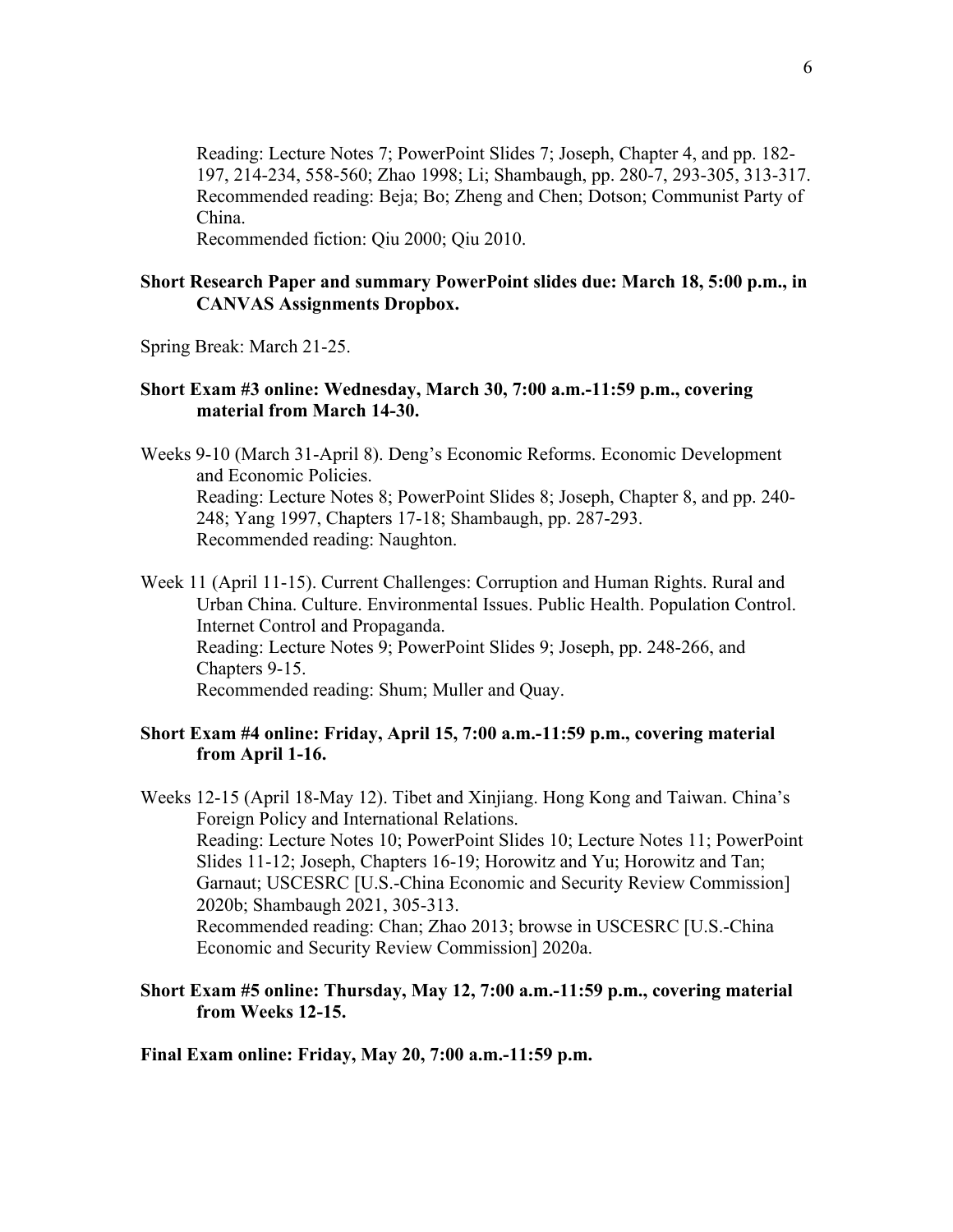### **Required and Recommended Readings Available on the Course CANVAS Site**

- Bo, Zhiyue. (2004) "The 16<sup>th</sup> Central Committee of the Chinese Communist Party: Formal Institutions and Factional Groups." *Journal of Contemporary China.* 13 (39): 223-256.
- Beja, Jean-Philippe. (2009) "The Massacre's Long Shadow." *Journal of Democracy* 20  $(3): 5-16.$
- Chan, Ming K. (2003) "Different Roads to Home: the Retrocession of Hong Kong and Macau to Chinese Sovereignty." *Journal of Contemporary China* 12 (36): 493-518.
- Chang, Jung and Jon Halliday. (2005) *Mao: The Unknown Story*. New York: Knopf.
- Communist Party of China. (2017) "Resolution of the 19th National Congress of the Communist Party of China on the Revised Constitution of the Communist Party of China." http://www.chinadaily.com.cn/china/19thcpcnationalcongress/2017- 10/25/content\_33675798.htm.
- Dikötter, Frank. (2010) *Mao's Great Famine: The History of China's Most Devastating Catastrophe, 1958-1962*. New York: Walker.
- Dotson, John. (2014) "Political Factions and Spicy Ginger: Elder Networks in PRC Politics." *China Brief* 14 (19): 14-19 and 14 (20): 15-20.
- Fukuyama, Francis. (1995) "Confucianism and Democracy." *Journal of Democracy* 6 (2): 20-33.
- Garnaut, John. (2013) "Xi's War Drums." *Foreign Policy* 200 (May), 77-83.
- Horowitz, Shale and Alexander Tan. (2005) "The Strategic Logic of Taiwanization." *World Affairs* 168 (2): 87-95.
- Horowitz, Shale and Peng Yu. (2015) "Holding China's West: Explaining CCP Strategies of Rule in Tibet and Xinjiang." *Journal of Chinese Political Science* 20 (4): 451-475.
- Li, Cheng. (2012) "The Battle for China's Top Nine Leadership Posts." *Washington Quarterly* 35 (1): 131-145.
- Muller, Richard and Steven Quay. "Science Closes In on Covid's Origins." *Wall Street Journal*, October 5.
- Naughton, Barry. (2008) "A Political Economy of China's Economic Transition." In Loren Brandt and Thomas Rawski, eds., *China's Great Economic Tranformation*, 91-135. Cambridge: Cambridge University Press.
- Shambaugh, David. 2021. *China's Leaders: From Mao to Now*. Cambridge: Polity.
- USCESRC [U.S.-China Economic and Security Review Commission]. (2020a) *2020 Report to Congress of the U.S.-China Economic and Security Review Commission*. https://www.uscc.gov/annual-report/2020-annual-report-congress.
- USCESRC [U.S.-China Economic and Security Review Commission]. (2020b) *2020 Report to Congress of the U.S.-China Economic and Security Review Commission: Executive Summary and Recommendations*. https://www.uscc.gov/sites/default/files/2020-12/2020\_Executive\_Summary.pdf.
- Yang, Benjamin. (1997) *Deng: A Political Biography*. Armonk, NY: M.E. Sharpe.
- Yang, Jisheng. (2012) *Tombstone: The Great Chinese Famine, 1958-1962*. New York: Farrar, Straus and Giroux.
- Zhao, Suisheng. (1998) "A State-Led Nationalism: The Patriotic Education Campaign in Post-Tiananmen China." *Communist and Post-Communist Studies* 31 (3): 287- 302.